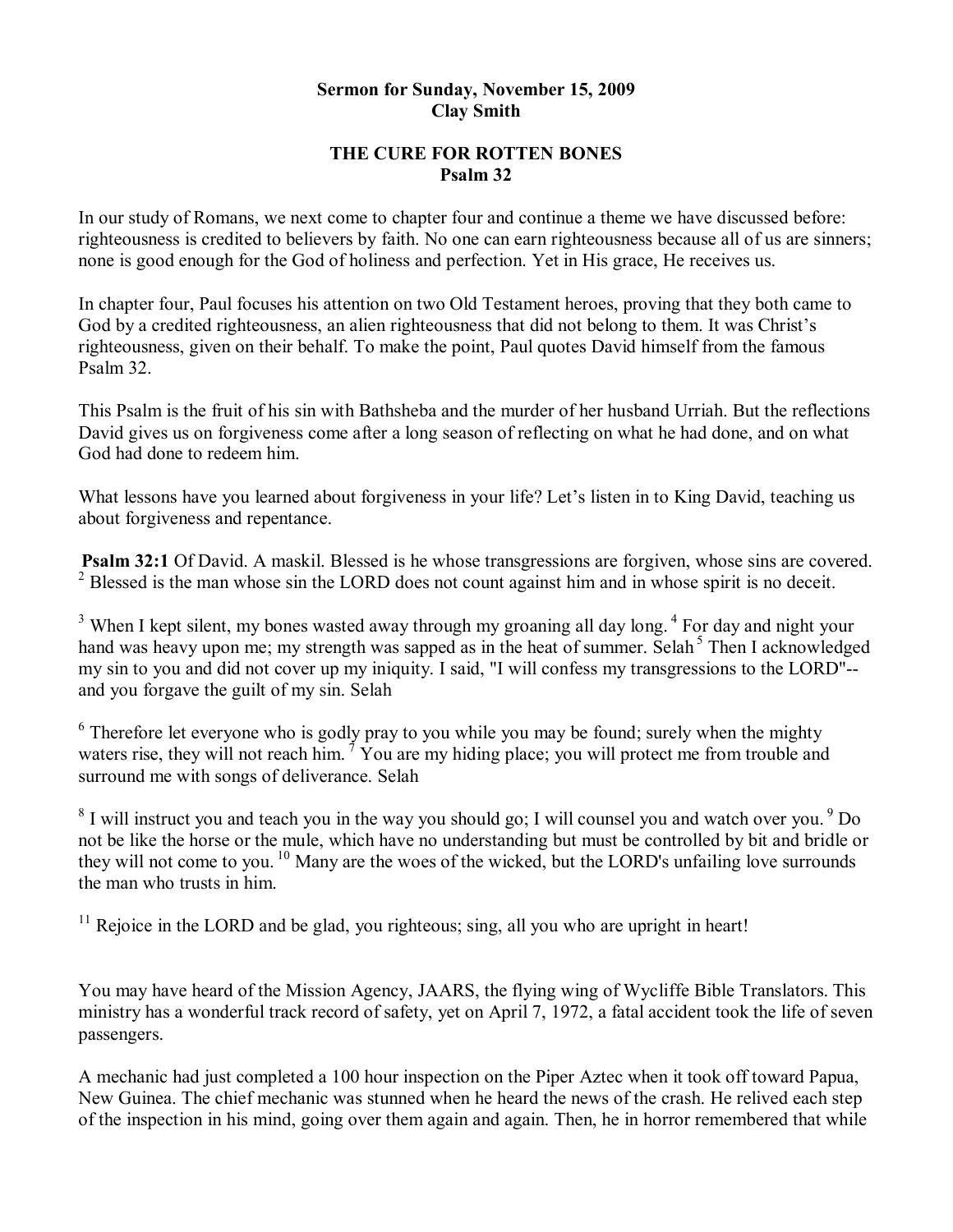inspecting the fuel line, he had been interrupted. He forgot to reconnect the fuel line in the engine. Because the fuel sprayed out, the plane caught fire in flight and crashed.

As you can imagine the mechanic felt as if his life was rotting from the inside. His guilt was too much for him, he felt the crushing weight of his failure. Many tried to help alleviate his sense of wasting away, but it didn't help until the occasion of meeting with the widow of the pilot.

He could barely get out the words as he sobbed in presence of the pilot's family. "That hand there," he said, looking at his right hand, "took a good man's life." The pilot's widow embraced him. Later this mechanic wrote "[This widow] sat by me and held the hand that took her husband's life and another JAARS pilot sat on my other side with a demonstration of love, comfort, and forgiveness. That was the most significant first step in the healing process." 1

Guilt can crush us, can't it? Whether it is guilt over our failure or our sin, sometimes we feel, as David did, that our bones are rotting away within us. If you are here today and not a Christian, you may have a sense that the world isn't as it should be, and even that you have responsibility for some of that brokenness. When we are honest and take a look at the wreckage of life sometimes, the sense we are left with is that of a sinking feeling, or like the energy is sucked out of life.

But there is a cure, a remedy and it comes from forgiveness, forgiveness from the hand of God Himself.

# **God Forgives**

In verse 1, three different words are used for sin, covering a wide range of guilt we have before God. Transgression speaks specifically to acts of rebellion against God, that is, hearing His voice, knowing His will, and choosing to do something different. Second is the general catch-all phrase for sin, that is, turning away from the true path God calls us to walk. The third could be translated iniquity, leaning toward distortion and perversion of the divine will. $^2$ 

This third description of our sin is really interesting to me, because it acknowledges the sorry state of our souls so often. You may have heard it said that all sin is a good gift of God perverted. There is so much truth to that statement.

You and I have the capacity to take wonderful, blessed gifts from God, things that are holy and good in and of themselves, and pervert or distort them into something that becomes unholy and ultimately harmful to us. When we distort the good will of God in our lives the blessings themselves are hijacked and turn a blessing into a curse.

For example, God gives the blessing of money and resources into our lives to do amazing things, bless others by giving to them and support incredible causes. However, we use our money as a means of defining ourselves, or we hoard it thinking somehow it will run out. He is the giver and yet we operate by factoring God out of the equation. Our goal of life can become keeping or maintaining our money and then we are enslaved to it, the blessing hijacked. When we feel beholden to a gift God has given to us rather than using that gift for our enjoyment and His glory, then we have crossed into iniquity.

We also do it with reputation. A good name is a wonderful blessing. It is a wonderful blessing to be known for integrity and honesty, hard work, kindness and compassion. However, there is a way to live

 $1$  Max Lucado, God Came Near, Multnomah Press, 1987, p. 101.

<sup>&</sup>lt;sup>2</sup> Craigie, Peter. Psalms 1-50, (Word Biblical Commentary, 1983) p. 266.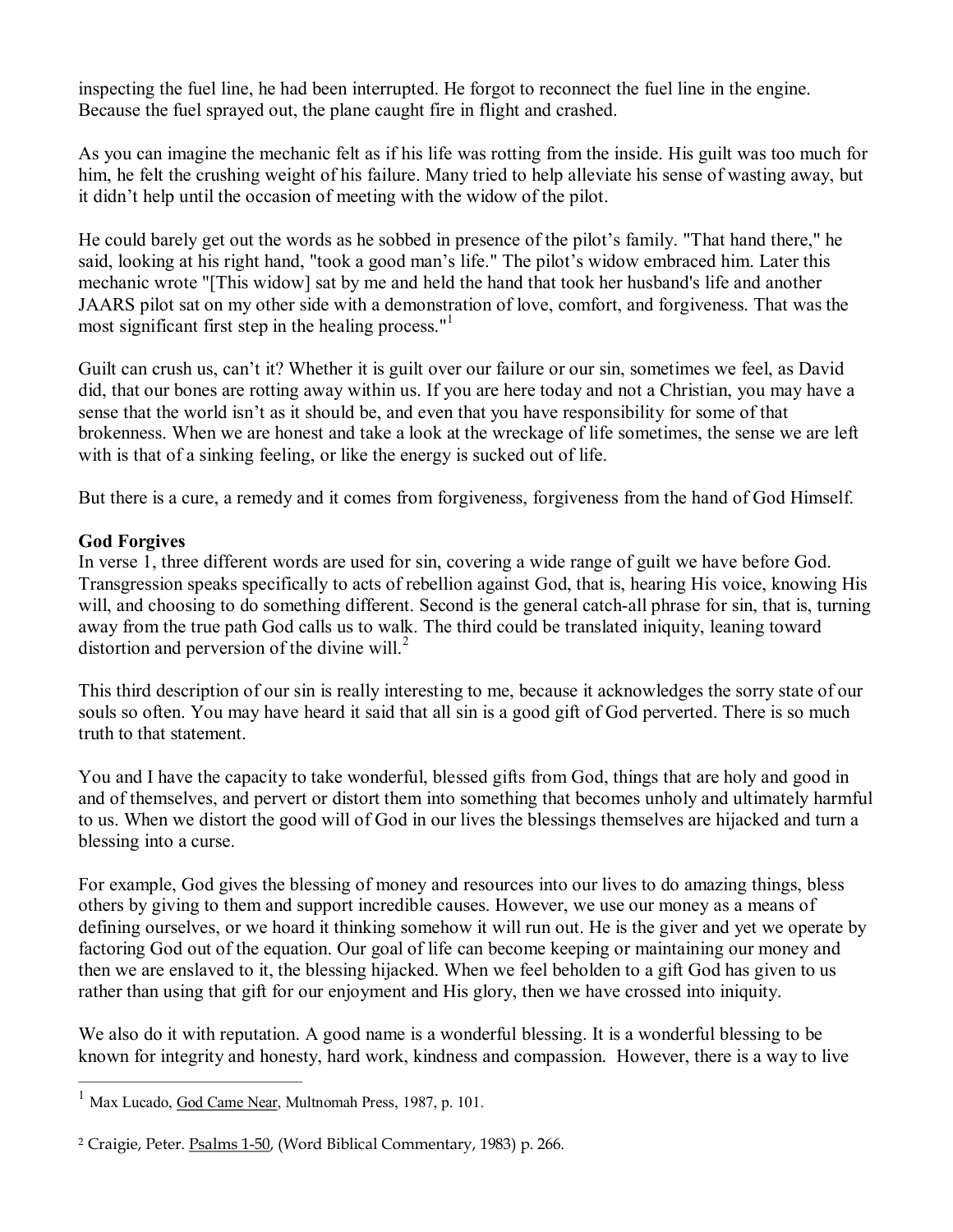for reputation, isn't there? Do you feel the need to protect self from anyone knowing or suspecting that you have flaws? Or even deeper, allowing anyone to see and specifically identify those flaws? Do you rush to say, "Why are you judging me?" when someone simply points out that flaw or sin in your life? If so, it could be that you are living for reputation, having become enslaved to the idea of appearance. That, friends, is iniquity, a distortion of a good gift of God.

What do we do with all this transgression, sin and iniquity? God calls us to come to Him, a forgiving God, confess it and lay it down. God is the kind of God that forgives all kinds of sin, from the intentional acts of rebellion that we KNOW and even those we PLAN which are wicked (transgression). He also is so compassionate as to forgive the sin that enslaves us, entraps us and robs us of the joy that could be ours. His grace is a compassionate grace that longs for us to be whole and satisfied, not in the grip of our sin or the consequences of our sin.

How does forgiveness bring happiness? In verse 1 David reminds us our sins are forgiven. Forgiven is "lifted"; covered is "concealed." What vivid pictures not simply of hiding our sin and allowing it to fester. Rather, it is lifted and carried away. That is why happiness comes. God does not simply hide what remains…which is what WE do with our sin. But God lifts it, removes it and conceals from the view of his holiness. The problem with us is that we try to hide what remains in his view, and it burdens our souls. I recently read a story about Robert Bruce, a king of Scotland in the 14<sup>th</sup> century. Bruce led the Scotsmen into battle to gain independence from England. The English toward the end of the conflict determined that the best way to defeat the Scots was to capture Bruce so he could not be crowned.

At one point, Bruce was in the woods running from the English together with his men when the English put Bruce's own bloodhounds on his trail. His men heard the dogs getting closer and despaired of what to do. Bruce, being a good woodsman, headed for a stream and plunged into it, wading upstream a short distance before emerging on the other side of the bank.

Within minutes, the hounds, tracing their master's steps, came to the bank and stopped. The English soldiers urged them on, but the trail was broken. The stream had lifted and concealed the scent and Bruce escaped. A short time later, the crown of Scotland rested on the head of Robert Bruce.

The guilt and weight of our sin can be like those baying dogs--but a stream flows, red with the blood of God's own Son, to lift and conceal our guilt from the gaze of His holiness. By grace through faith we are safe. No sin-hound can touch us. The trail is broken by the precious blood of Christ.

Our sin is lifted, therefore resolved, and as David says in verse 2, "he does not count our sins against us." This comes to us as His gift, without regard to what we deserve.

This lavish grace and forgiveness of God serves as the foundation for a response of repentance. With our guilt lifted and removed, we are free to acknowledge the pollution of our souls without fear of punishment. Christ was punished on our behalf and we are called to have a lifestyle of repentance in response.

#### **Repentance: Turn Away from Our Sin**

To repent in the Bible is a word that simply means to turn away from our sin and toward God. We will take those apart and see how it is God's forgiveness that fuels our repentance.

David says in verse 2 says, the man is blessed in whom there is no deceit, as in not pretending before the Lord. Since He exposes and lifts our sin, so also should we live exposed and honest about our need. Since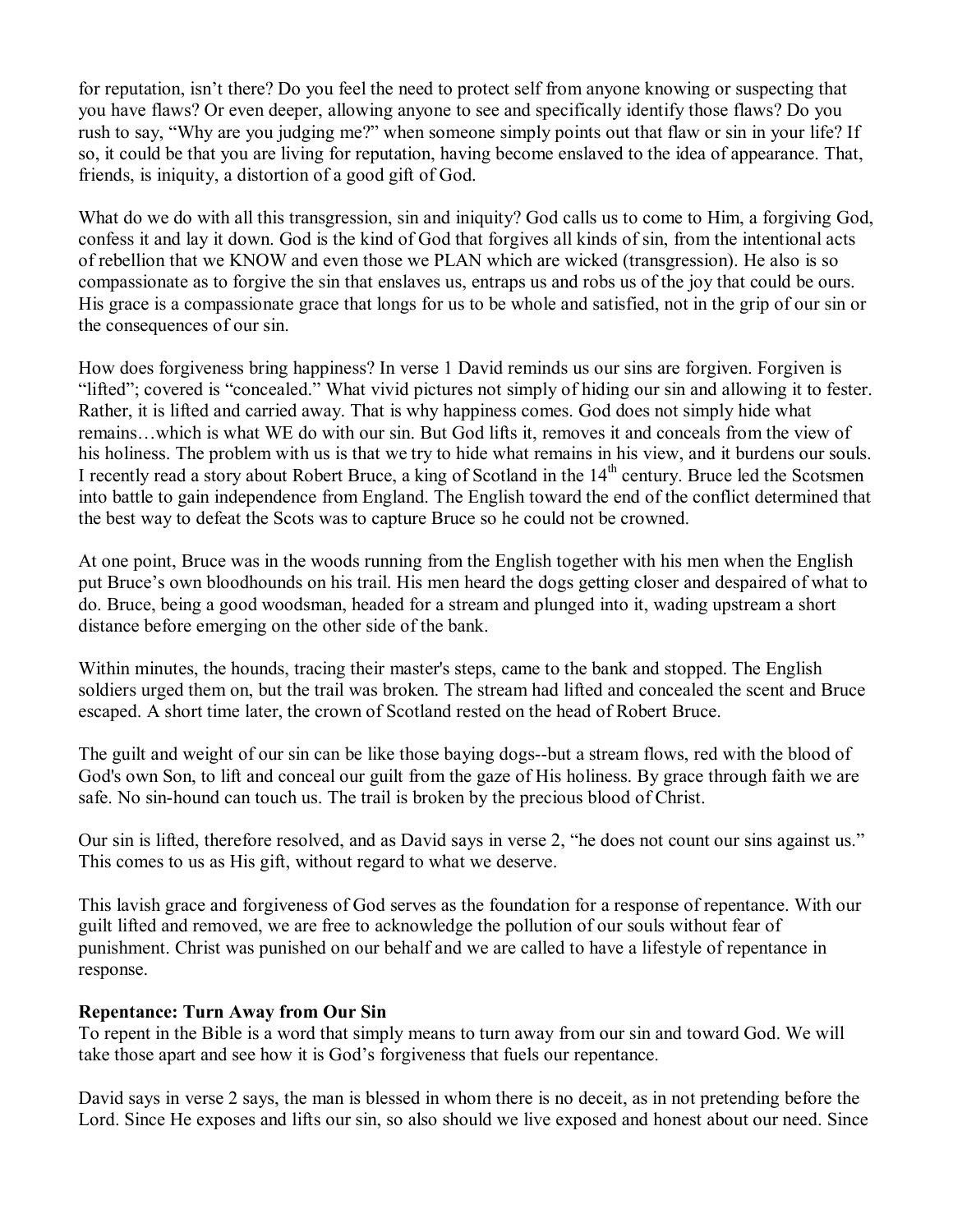He knows our sin at a deeper level than we do, a first step of turning away from our sin is determining not to hide it any longer, no longer pretend to be better than we are.

Only when confession before the Lord is honest, will we truly experience the happiness of sin lifted. When we continue to deceive, the guilt weighs on our hearts and lives. The entrapment of sin begins to be broken when we say clearly to ourselves and to God, "I have sinned" without trying to minimize or explain it away.

What are ways we try to deceive God, ourselves or others from the stark reality of our sin?

Some of us attempt to excuse our sin, blaming it on our past as if we are simply a victim. Because this thing happened to me in the past, I act this way. While our past certainly contributes to the ways we behave in the present, the past isn't an excuse as if we somehow are not responsible for what we've done to hurt others and ourselves in the present. But that's not the beginning point of repentance. That's self deception.

Other times we may blame someone else for it. If you hadn't done what you did, then Iwould not have sinned. We might hear ourselves say, "I reacted in anger and hateful words because you provoked me." The words may be the prick for a response, but you and I are responsible for our speech, whether coming from a heart of anger and self-righteousness or from a heart of humility and grace. Blaming others for our sin is self-deception and is not in the pathway of repentance.

We may even walk in cheap grace. God will forgive me, so my sin is no big deal, we may think. Or we may talk about repentance without any genuine change of life, any turning from sin. Friends, this is none other than a denial that God is powerful enough to break our hearts free from the desire for sin, the passion for sin in the depths of our lives. We have no right to continue in sin all the while expecting God's grace. Repentance involves turning away from our sin and pleading with God to change the desires of our hearts.

Because the truth is that like David, our silence, deceit and refusal to confess the truth to the Lord will lead to groaning. He felt the weight of God upon him, and it felt like his bones were wasting away, (verse 3) and the strength was sapped from his life (verse 4). Have you ever felt that sense of conviction? There are physiological effects of conviction and feeling weight of God upon our hidden sin. It takes a lot of effort to keep sin hidden sometimes. Pretending, especially before God, is exhausting.

David did this for a whole year! The crushing guilt of his sin with Bathsheba and Uriah, while secret, hijacked joy and peace from his life. For someone in the grip of God, failing to confess and pour out the pollution of our lives before God is a kind of self-torture, a kind of mourning or sorrow that isn't repentance. This is what David experienced. God may bring the weight of our guilt upon us and speak to us through our conscience or friends or someone. Yet while our heart is still proud and unbroken, the crying remains. God calls us to walk away from our sin, turn from it and walk in a new direction, away from self-deception, away from practicing the sin and turn to Him for renewal of our hearts. Is there yet some turning away from your sin that God is calling you toward? Is there unconfessed sin in your life that is sapping your strength? Come to Christ because with him is forgiveness.

# **Repentance: Turning Toward God**

When David confessed, his guilt was removed. The Hebrew in verse 5 is emphatic. YOU lifted my guilt. That could translate to you lifted my guilt, YOU as if he is astounded that God himself had done it. The weight that is too much for us to remove ourselves, the weight of our conscience, the weight that no one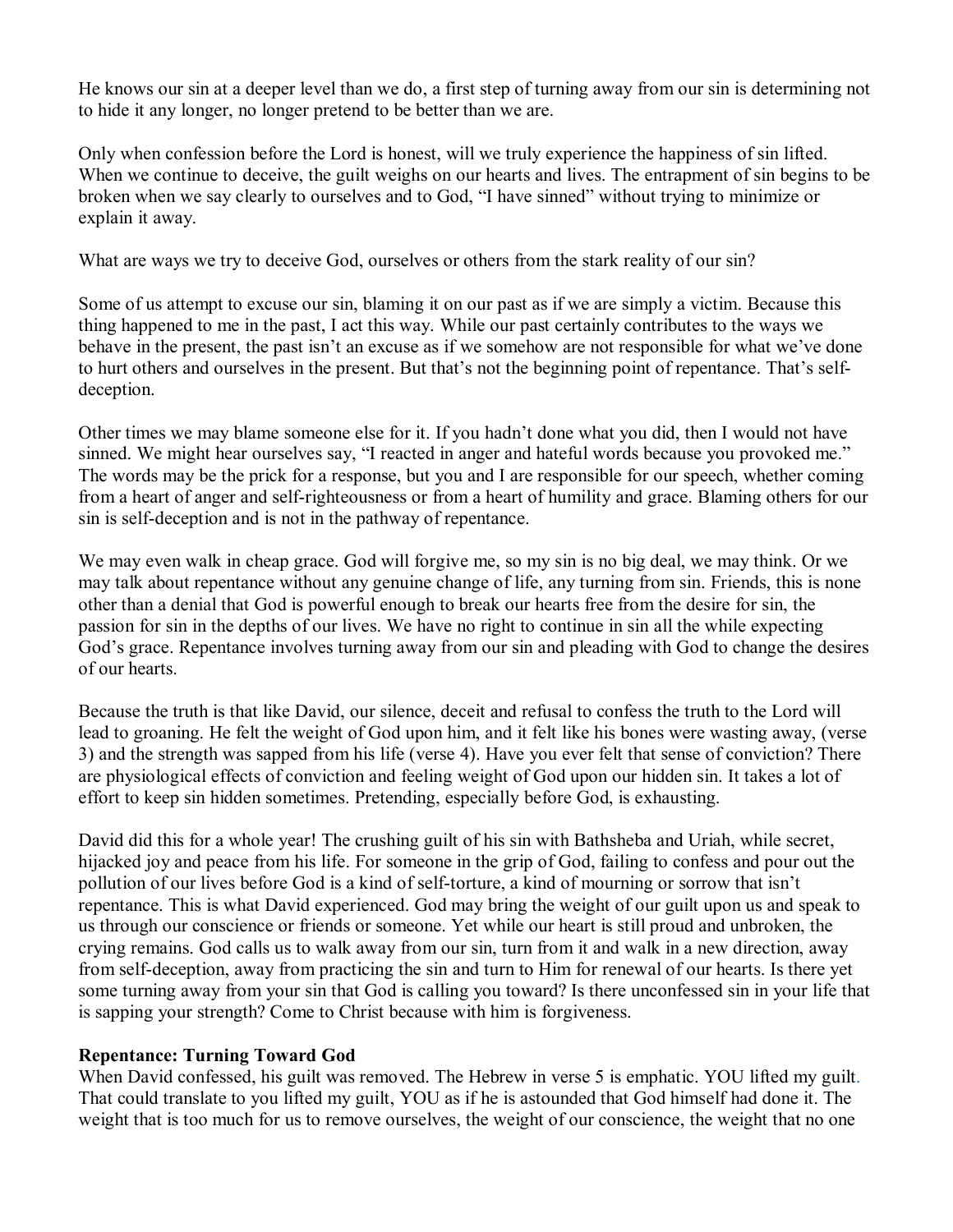else can remove, no good works, no balance of the scales, God removes. This is the second part of repentance, turning toward God. When we turn toward God in faith we receive His grace.

So maybe that's the happiness. When the burden of guilt is lifted and we realize we had no doing in the lifting, we experience the happiness of being astounded at kindness.

A story is told of Martin Luther's fateful dream in which he was confronted by Satan. Who knows whether or not the story is true. It sounds like Luther. In the dream the devil unfurled a long scroll containing a list of Luther's sins, and held it before him to terrorize him with the sin. On reaching the end of the scroll Luther asked the devil, "Is that all?" "No," he said and a second scroll was thrust before of him. Then came a third. The devil finished with his scrolls and Luther almost mocked him. "You've forgotten something," Luther exclaimed triumphantly. "Quickly write on each of them, 'The blood of Jesus Christ God's son cleanses us from all sins.'"

When we turn toward God, we turn in faith, believing that what Jesus said, he means. We are cleansed by the power of his blood.

What about when our conscience comes in judgment on us? Or when a friend loves us enough to point out a destructive sin in our lives? Confess and agree with God as to the pollution of our souls. Turn to Him in faith, believing He forgives. God is our hiding place. Jesus hides us in the cleft of the rock, as the beautiful hymn says.

This week I saw footage of flooding from Hurricane Ida. Flooding footage is a familiar thing for us here in St. Louis. Whenever you see pictures of a precious piece of property planning for flood waters to rise, what always rings the property? Sandbags. Piled high enough to cause the waters to go around that which is precious, protecting, surrounding, ensuring that whatever is inside this ring of sandbags is safe.

God says here in verse 7 that songs of deliverance surround us and verse 10 tells us specifically what is being sung: God's unfailing love, His loving kindness. His covenant faithfulness surrounds what is precious to Him so that the waters of judgment will not touch us.

When you begin to feel the judgment due you for your sin, turn away from your sin and toward God in faith. Lean into that loving kindness of your Father who says you are no longer condemned. This doesn't mean we ignore our sin or just pretend it goes away. Rather from inside, ringed by the love and forgiveness of God, admit your wrong without deflecting blame for it on someone else and turn to God for a new life of obedience. Confess your guilt. Don't pretend or hide in fear of exposure before the Father who loves you. Come clean to Jesus.

Turning toward God also involves a quest for new life. God responds to David. Part of the blessing of repentance is that forgiveness, turning from our sin to God, leads us along into fellowship with God. Verse 8 says, "I will instruct you and teach you in the way you should go; I will counsel you and watch over you." God promises to walk with us away from our sin and toward the newness of life Jesus has purchased for us. This walk is a walk into being filled with His purposes for us and His design for our lives. It is a walk in new pursuit of holiness and is marked by humility that knows where our feet have been before and could go once more.

God calls us not to force Him to treat us as a mule or a horse (verse 9) that requires pressure or pain to walk toward obedience. Rather, let us turn toward new life because of His kindness and grace!